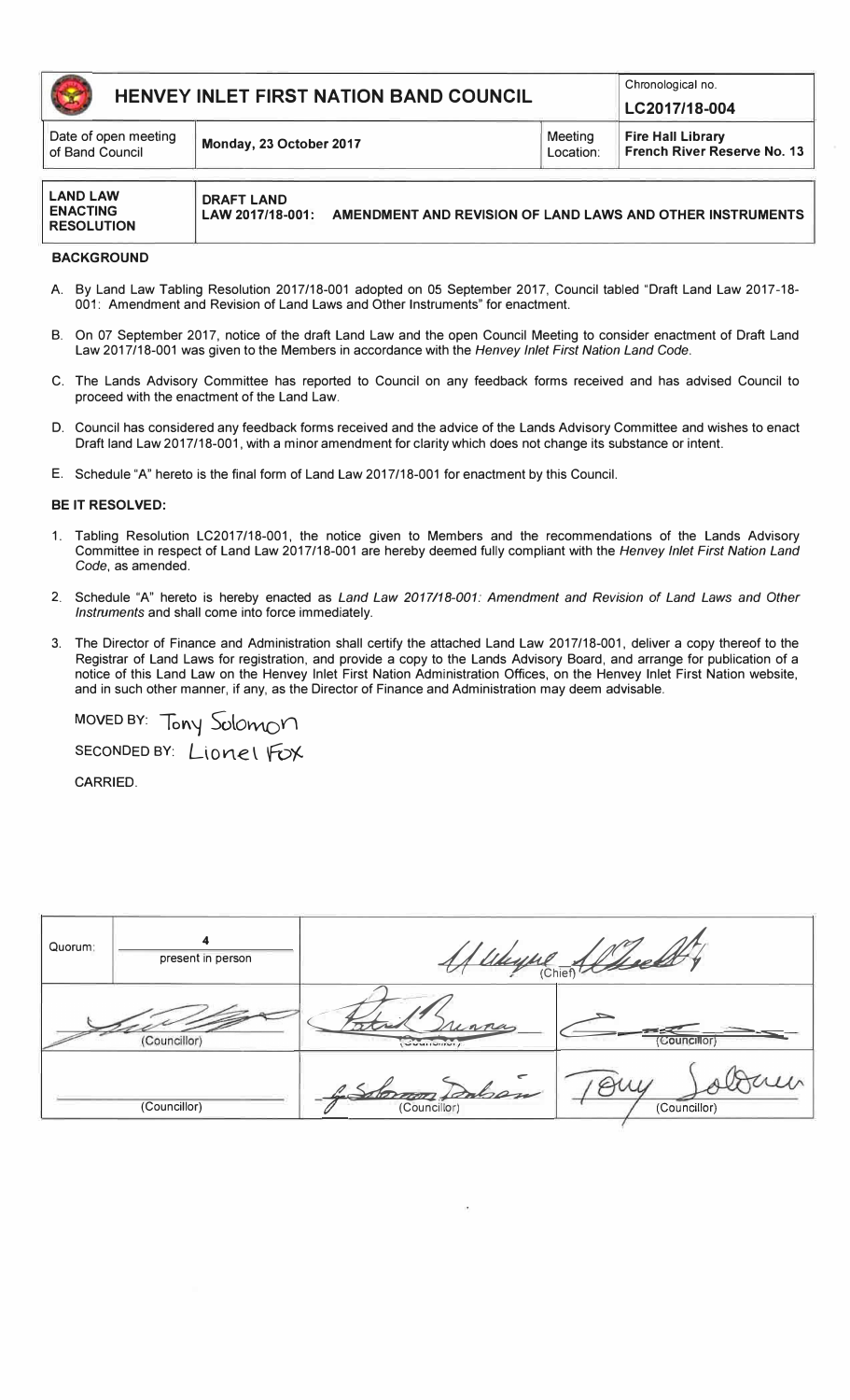

#### SCHEDULE "A' TO LC 2017/18-004 HENVEY INLET FIRST NATION **LAND LAW 2017/18-001**

### AMENDMENT AND REVISION OF LAND LAWS AND OTHER LAND CODE INSTRUMENTS

7.03 Enacted pursuant to subsections 7.01(d) and 7<br>of the Henvey Inlet First Nation Land Code

## **LAND LAW MAY PROVIDE FOR AMENDMENT OR REVISION**

A Land Law or other instrument created, enacted, adopted or passed by Council pursuant to its law-<br>making authority in Part 2 of the Henvey Inlet First Nation Land Code may be amended or revised in<br>accordance with its term  $\ddot{ }$ 

#### WHERE NO PROVISION MADE  $\overline{N}$

- If a Land Law does not expressly provide for amendment or revision;
- $\pm$ the Land Law may be amended by an amending Land Law enacted in compliance with the notice<br>provisions in subsection 8.05 of the Land Code, and in compliance with Part 3 of the Land Code if<br>the matters dealt with in the amen  $\dot{\vec{\sigma}}$
- the Land Law may be revised by a resolution of Council where: نم
- Council deems the revision to be minor in that it will not change the purpose, intent or<br>substance of the Land Law or require further Community Involvement under Part 3 of the<br>Land Code, including a revision to correct an  $\frac{1}{2}$
- not less than 10 days' notice of the open meeting of Council at which the revision may be<br>adopted is given to Members by posting a notice of the meeting, including the draft<br>revision or a summary thereof, in the Band Admin i.

## **ADVICE OF LANDS ADVISORY COMMITTEE**

Prior to amending or revising a Land Law, Council shall seek the advice of the Lands Advisory<br>Committee and may require any party to provide additional documentation, notification and<br>community consultation.  $\dot{\mathsf{m}}$ 

#### **OTHER INSTRUMENTS**

Any instrument created, enacted, passed or adopted by Council pursuant to its law-making authority in<br>Part 2 of the Land Code, other than a Land Law or an instrument which expressly includes provisions for<br>amendment or rev 4.

## REGISTRATION OF AMENDMENT OR REVISION

G.

An amendment or minor revision to a Land Law or other instrument created, enacted, adopted or<br>passed by Council pursuant to its law-making authority in Part 2 of the Land Code shall be registered in<br>the Henvey Inlet First  $\vec{b}$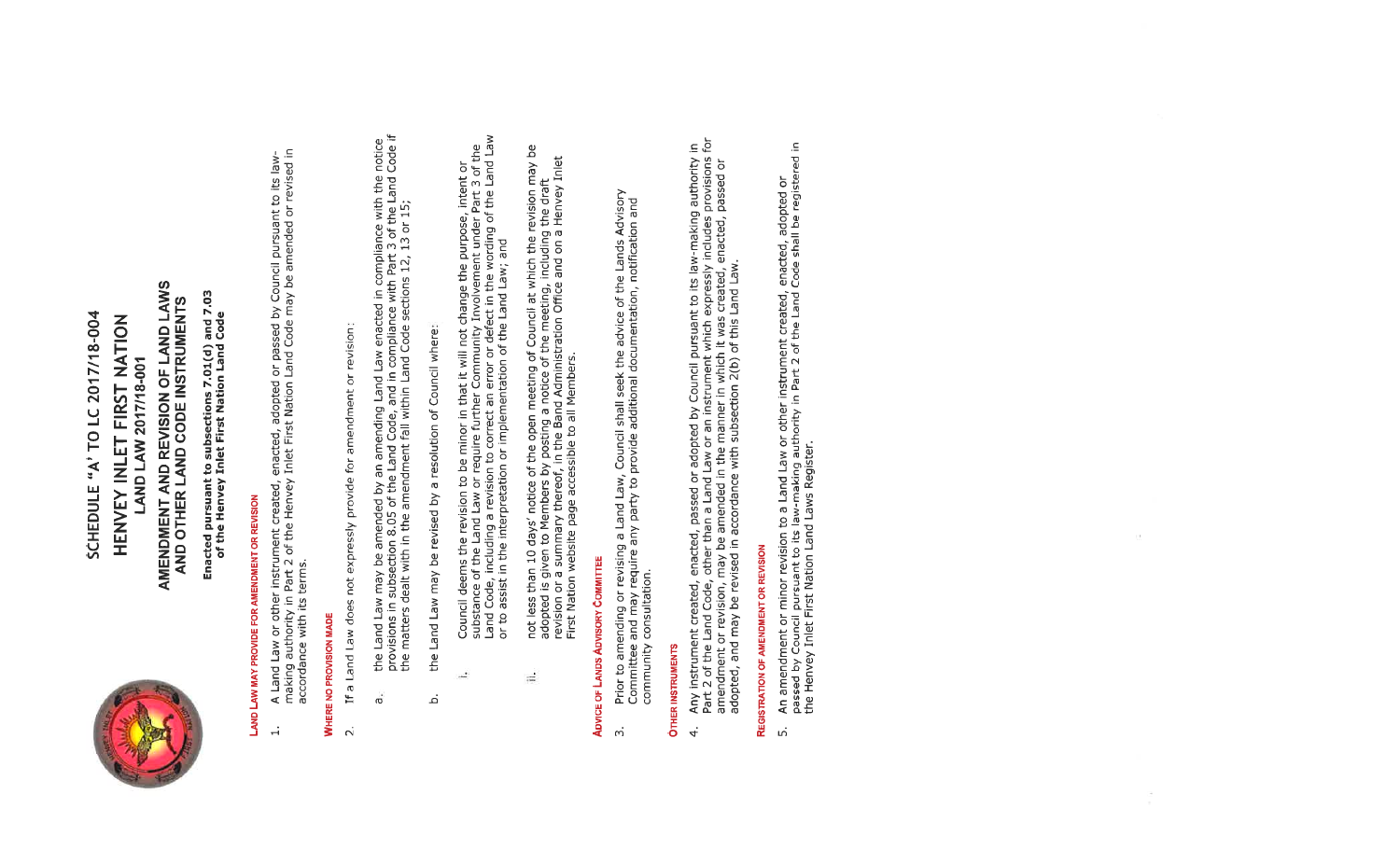| HENVEY                                                                   | NATION BAND COUNCIL<br><b>FIRST</b><br><b>INLET</b>                                                                                                                                                                                                                                                                                                                                                                                    |                     | LC2017/18-005<br>Chronological no                                 |  |
|--------------------------------------------------------------------------|----------------------------------------------------------------------------------------------------------------------------------------------------------------------------------------------------------------------------------------------------------------------------------------------------------------------------------------------------------------------------------------------------------------------------------------|---------------------|-------------------------------------------------------------------|--|
| Date of open meeting<br>of Band Council                                  | Monday, 23 October 2017                                                                                                                                                                                                                                                                                                                                                                                                                | Meeting<br>Location | $\frac{3}{2}$<br>French River Reserve No.<br>Library<br>Fire Hall |  |
| LAND LAW<br>ENACTING<br>RESOLUTION                                       | <b>HENVEY INLET FIRST NATION LAND LAWS REGISTER</b><br>LAW 2017/18-002:<br>DRAFT LAND                                                                                                                                                                                                                                                                                                                                                  |                     |                                                                   |  |
| <b>BACKGROUND</b>                                                        |                                                                                                                                                                                                                                                                                                                                                                                                                                        |                     |                                                                   |  |
| <                                                                        | By Land Law Tabling Resolution 2017/18-002 adopted on 05 September 2017, Council tabled "Draft Land Law 2017-18-<br>002: Henvey Inlet First Nation Land Laws Register" for enactment.                                                                                                                                                                                                                                                  |                     |                                                                   |  |
| ΔÓ                                                                       | On 07 September 2017, notice of the draft Land Law and the open Council Meeting to consider enactment of Draft Land<br>Law 2017/18-002 was given to the Members in accordance with the Henvey Inlet First Nation Land Code.                                                                                                                                                                                                            |                     |                                                                   |  |
| $\ddot{\circ}$                                                           | The Lands Advisory Committee has reported to Council on any feedback forms received and has<br>proceed with the enactment of the Land Law.                                                                                                                                                                                                                                                                                             |                     | <u>م</u><br>Council<br>advised                                    |  |
| $\overrightarrow{a}$                                                     | Council has considered any feedback forms received and the advice of the Lands Advisory Committee and wishes to enact<br>Draft land Law 2017/18-002                                                                                                                                                                                                                                                                                    |                     |                                                                   |  |
| Schedule "A" hereto<br>щ                                                 | is the final form of Land Law 2017/18-002 for enactment by this Council.                                                                                                                                                                                                                                                                                                                                                               |                     |                                                                   |  |
| BE IT RESOLVED:                                                          |                                                                                                                                                                                                                                                                                                                                                                                                                                        |                     |                                                                   |  |
| Tabling Resolution<br>Committee in respec<br>Code, as amended.<br>$\div$ | LC2017/18-002, the notice given to Members and the recommendations of the Lands Advisory<br>ct of Land Law 2017/18-002 are hereby deemed fully compliant with the Henvey Inlet First Nation Land                                                                                                                                                                                                                                       |                     |                                                                   |  |
| come into force immediately.<br>$\overline{\mathcal{N}}$                 | Schedule "A" hereto is hereby enacted as Land Law 2017/18-002: Henvey Inlet First Nation Land Laws Register and shall                                                                                                                                                                                                                                                                                                                  |                     |                                                                   |  |
| $\sim$                                                                   | Registrar of Land Laws for registration, and provide a copy to the Lands Advisory Board, and arrange for publication of a<br>notice of this Land Law on the Henvey Inlet First Nation Administration Offices, on the Henvey Inlet<br>and in such other manner, if any, as the Director of Finance and Administration may deem advisable<br>The Director of Finance and Administration shall certify the attached Land Law 2017/18-002, |                     | deliver a copy thereof to the                                     |  |
| MOVED BY: Patrick Brennan                                                | SECONDED BY: COUT Ashawasagai                                                                                                                                                                                                                                                                                                                                                                                                          |                     |                                                                   |  |
| CARRIED                                                                  |                                                                                                                                                                                                                                                                                                                                                                                                                                        |                     |                                                                   |  |
|                                                                          |                                                                                                                                                                                                                                                                                                                                                                                                                                        |                     |                                                                   |  |
| Quorum:                                                                  | present in person<br>4                                                                                                                                                                                                                                                                                                                                                                                                                 |                     |                                                                   |  |
| (Councillo                                                               | Councillor)                                                                                                                                                                                                                                                                                                                                                                                                                            |                     | (Councillor)                                                      |  |
| (Councillor)                                                             | ouncillor                                                                                                                                                                                                                                                                                                                                                                                                                              |                     | incillor)<br>9                                                    |  |
|                                                                          |                                                                                                                                                                                                                                                                                                                                                                                                                                        |                     |                                                                   |  |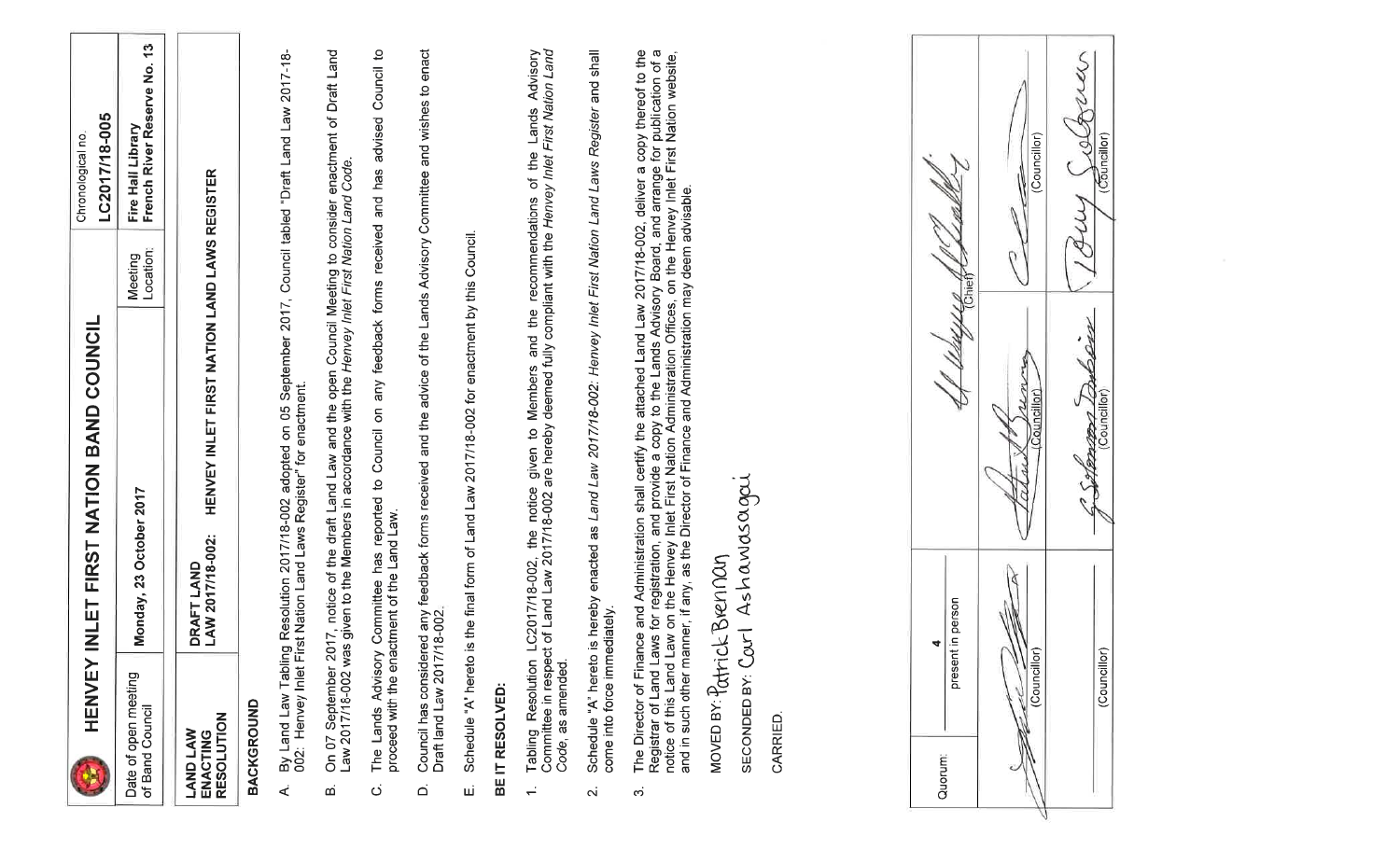

#### THE HENVEY INLET FIRST NATION LAND LAWS REGISTER HENVEY INLET FIRST NATION SCHEDULE "A" TO LC2017/18-005 LAND LAW 2017/18-002

# Enacted pursuant to subsections 7.01(d), 9.3, 9.4 and 9.5 of the Land Code

#### Interpretation PART<sub>1</sub>

#### **DEFINITIONS**

The following definitions apply in this Land Law  $\overline{a}$ 

Act means the First Nations Land Management Act;

Council means the council of Henvey Inlet First Nation, as duly elected from time to time;

electronic image means a single computer readable image file in Adobe Acrobat (.pdf) format or tagged<br>image file (tif) format, or a Microsoft Word document (.doc or .docx), locked to prevent editing, capable of being printed or displayed with a resolution of at least 200 dots per inch;

holiday means a holiday mandated by federal legislation for federally regulated employees;

- **Land Code enactment** includes the Land Code itself and any Land Law, resolution, revision, rule, regulation, standard, code, policy or other instrument and amendment or revision thereof created, enacted passed or adopted Code; and
- **Protected Information** means any information in any form in which a person has privacy rights protected by applicable privacy legislation or in respect of which Henvey Inlet First Nation or any body, person or authority c

## The Henvey Inlet First Nation Land Laws Register PART<sub>2</sub>

#### **LAND LAWS REGISTER**

2. Forthwith upon the coming into force of this Land Law, Council shall establish and maintain the Henvey Inlet<br>First Nation Land Laws Register which shall include the following books of record:

- an indexed Land Law Archive containing: d.
- original signed paper copies of all Land Code enactments accepted for registration, together with any supporting documentation required by the Land Code or included by reference in the enactment, endorsed by the Registrar νŽ
- electronic images of all registered Land Code enactments; and  $:\equiv$
- a Land Laws Abstract Index containing an abstract of each registered Land Code enactment. نم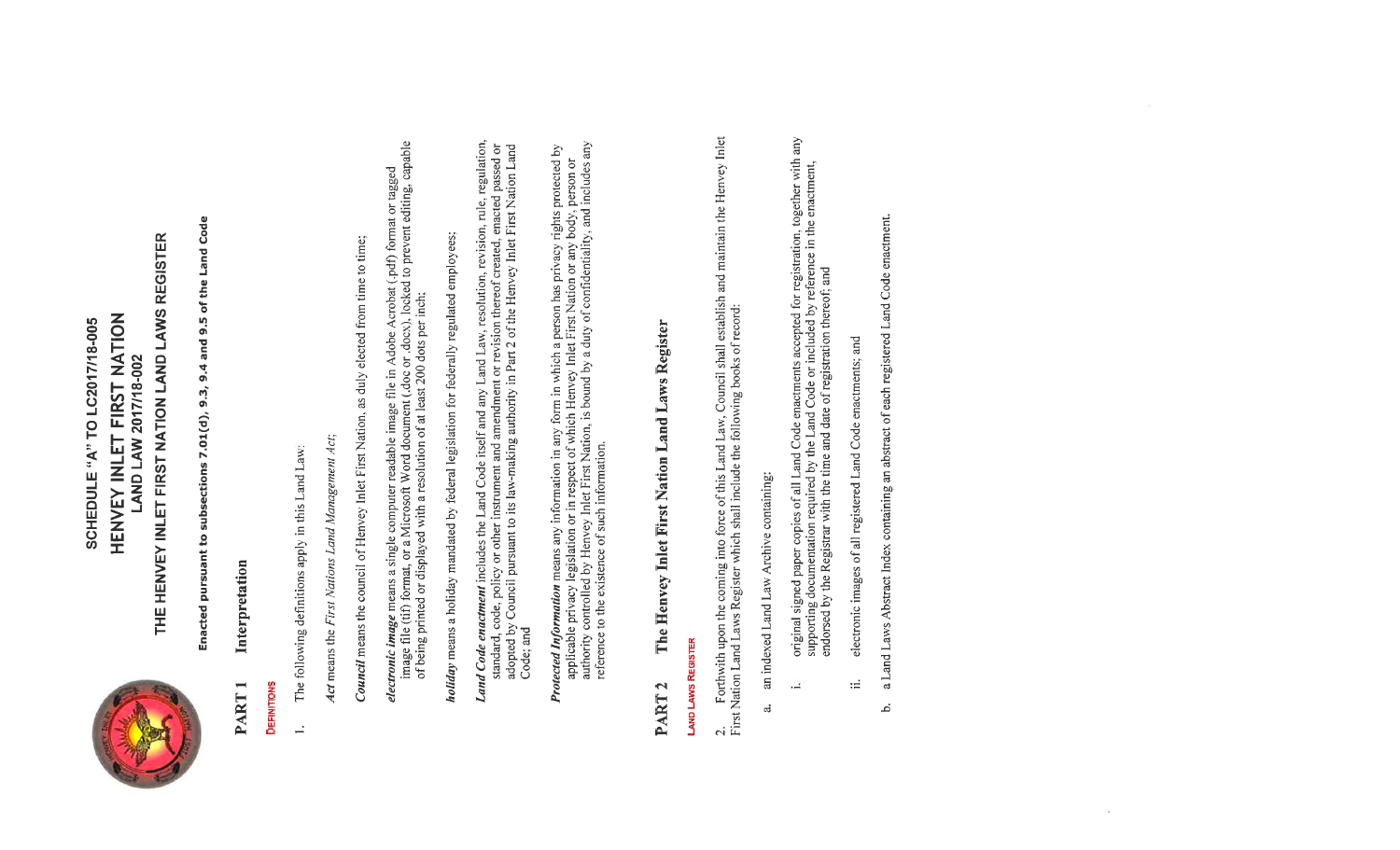

## ALL LAND CODE ENACTMENTS TO BE SUBMITTED FOR REGISTRATION

3. Council shall submit to the Registrar an original copy of every Land Code enactment, signed by a majority of a quorum of Council, or by a person appointed by Council to certify its enactments, for registration.

#### **REGISTRATION**

4. Upon receipt of a Land Code enactment in proper form, the Registrar shall register the enactment by<br>endorsing the original enactment with a sequential registration number, the Registrar's seal and a certificate of the<br>t

#### REGISTRATION, CONT'D

- Upon registering a Land Code enactment, the Registrar shall: ക്
- store the original enactment and an electronic image of the registered enactment in the Land Law Archive; d
- abstract from the registered enactment its title, date of enactment, type of enactment, date of registration, Land Laws Register number, brief subject matter; in force date and any other information which the Registrar dee نم

## **GROUNDS FOR REFUSING REGISTRATION**

- The Registrar shall not register a Land Code enactment document if:  $\acute{\circ}$
- the document is not dated;  $\vec{a}$
- any material part of the document is not legible or any schedule or other attachment referred to in the<br>document is not attached; خ
- the document does not bear the original signatures of a majority of a quorum of Council, or the original certificate of a person appointed by Council to certify Land Code enactments.  $\ddot{\circ}$

### SPENT AND REPEALED ENACTMENTS

7. Upon notice from Council that a registered Land Code enactment is spent or has been amended or repealed, the Registrar<br>shall add an endorsement of that change to the original enactment, to the stored image of the enactm

## ACCESS TO THE LAND LAWS REGISTER

8. Subject to subsection 15, any person may attend at the Henvey Inlet First Nation Register during normal business hours and may view or obtain a copy of an electronic image of any registered Land Code enactment or the La

#### Administration PART<sub>3</sub>

#### **APPROPRIATIONS**

9. Council shall appropriate to the Henvey Inlet First Nation Register an annual budget for its staffing, training<br>and operations and extraordinary funds as may be required for special projects from time to time.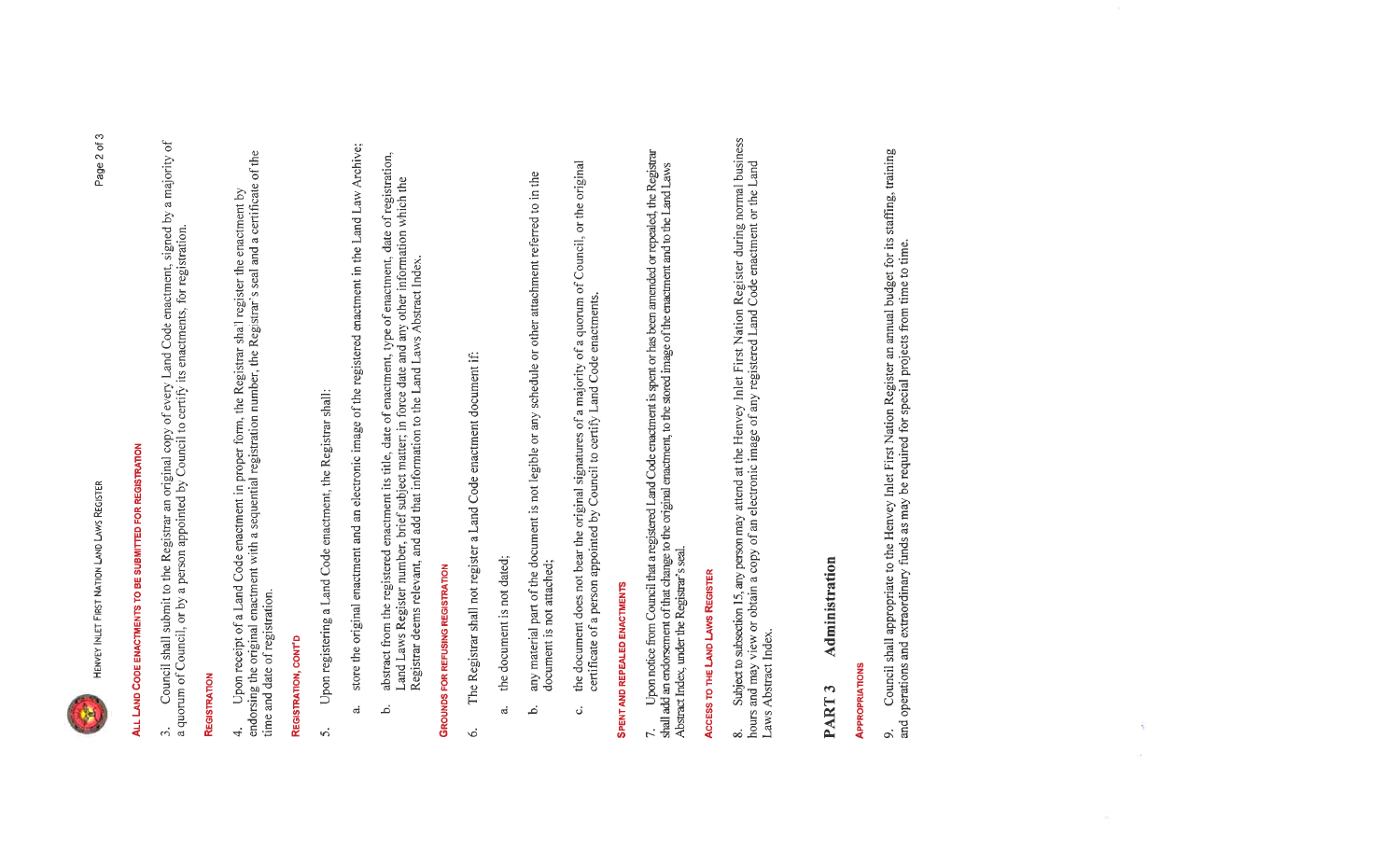



#### **TERMS OF APPOINTMENT**

 $\vec{a}$ 10. Council shall appoint and fix the qualifications and terms of engagement of the Registrar of Land Laws and least one Deputy Registrar, both of whom shall serve at the pleasure of Council, by resolution.

#### SEAL OF OFFICE

11. The Registrar shall have a Seal of Office and shall affix the seal to all Land Code enactments accepted for<br>registration in the Land Laws Register, and to all certified copies of documents or abstracts.

#### **DELEGATION**

The Registrar may delegate any or all of the Registrar's duties pursuant to this Land Law to the Deputy Registrar. 12.

### **VACANCY IN OFFICE OF REGISTRAR**

13. Where the office of Registrar becomes vacant, the Deputy Registrar may exercise the power and shall perform<br>the duties of the Registrar until a Registrar is appointed.

#### REGISTER OPEN HOURS

14. The Henvey Inlet First Nation Register and shall be open from Monday to Thursday from 9:00 a.m. to 4:00 p.m. and on Friday from 9:00 a.m. to noon, EST or EDST, as applicable, except on holidays.

## REDACTION OF PRIVATE AND CONFIDENTIAL INFORMATION

15. Prior to providing copies or allowing access to or inspection of any record, the Registrar shall ensure that any<br>Protected Information is completely and effectively redacted, except:

- where the application is made by Council or by the authority which enacted the record; đ
- where the applicant produces releases signed by all parties having a protected interest in the Protected<br>information contained in the record, or .<br>ف
- pursuant to an order of a court of competent jurisdiction.  $\vec{\mathbf{o}}$

#### **ADMINISTRATIVE FEES**

16. Council may from time to time by resolution prescribe reasonable fees for the review of documents submitted<br>for registration or recording, for searches or viewings of abstracts and documents, for certification of abstr

#### **Coming Into Force** PART4

#### COMING INTO FORCE DATE

Ă

This Land Law shall come into force immediately upon enactment by Council. 17.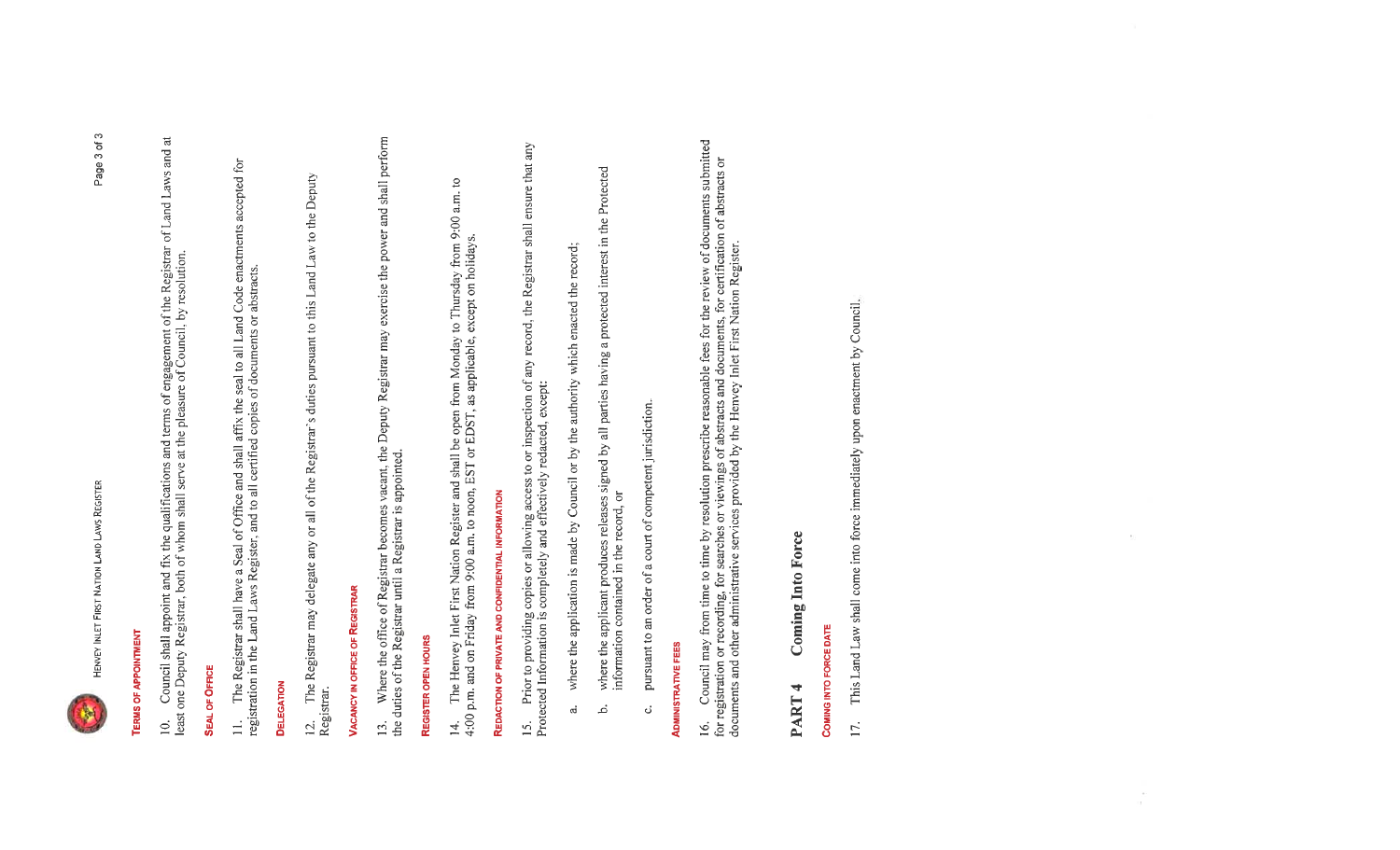| HENVEY                                    | COUNCIL<br>BAND<br>NATION<br><b>FIRST</b><br>NLET                                                                                                                                                                                    |                      | LC2017/18-006<br>Chronological no                                              |
|-------------------------------------------|--------------------------------------------------------------------------------------------------------------------------------------------------------------------------------------------------------------------------------------|----------------------|--------------------------------------------------------------------------------|
| Date of open meeting<br>of Band Council   | Monday, 23 October 2017                                                                                                                                                                                                              | Meeting<br>Locationt | w<br>$\overline{\phantom{0}}$<br>Fire Hall Library<br>French River Reserve No. |
| ENACTING<br>RESOLUTION<br><b>LAND LAW</b> | FIRST AMENDMENT TO TH<br>ENVIRONMENTAL PERMIT<br>LAW 2017/18-003:<br>DRAFT LAND                                                                                                                                                      | THE HIWLP WIND       | ENERGY CENTRE                                                                  |
| <b>BACKGROUND</b>                         |                                                                                                                                                                                                                                      |                      |                                                                                |
| Input.<br>خ                               | By Land Law Tabling Resolution LC2017/18-002 adopted on 05 September 2017, Council tabled "Draft Land Law 2017/18-<br>003: First Amendment To The HIWLP Wind Energy Centre Environmental Permit" for enactment, subject to Commun    |                      |                                                                                |
| Inlet First Nation Land Code<br>മ         | On 07 September 2017, notice of the draft Land Law, the Meeting of Members for Community Input and the open Council<br>Meeting to consider enactment of Draft Land Law 2017/18-003 was given to the Members in accordance with th    |                      |                                                                                |
| $\vec{\circ}$                             | On 23 October 2017, the Lands Advisory Committee convened a meeting of Members of the purpose of Community Input<br>in respect of Draft Land Law 2017/18-003.                                                                        |                      |                                                                                |
| $\dot{\mathbf{C}}$                        | The Lands Advisory Committee has reported to Council on the Meeting of Members for Community Input and any feedback<br>forms received, and has advised Council to proceed with the enactment of the Land Law.                        |                      |                                                                                |
| щi                                        | Council has considered the results to the meeting of Members for Community Input, any<br>advice of the Lands Advisory Committee and wishes to enact Draft land Law 2017/18-003.                                                      |                      | and the<br>feedback forms received                                             |
| $\vec{\mathbf{L}}$                        | Schedule "A" hereto is the final form of Land Law 2017/18-003 for enactment by this Council.                                                                                                                                         |                      |                                                                                |
| BE IT RESOLVED:                           |                                                                                                                                                                                                                                      |                      |                                                                                |
| $\div$                                    | Tabling Resolution LC2017/18-002, the notice given to Members, the meeting of Members for Community Input and the<br>recommendations of the Lands Advisory Committee in respect of Land Law 2017/18-003 are hereby deemed fully<br>c |                      |                                                                                |
| $\overline{\mathsf{N}}$                   | Schedule "A" hereto is hereby enacted as Land Law 2017/18-003: First Amendment To The HIWLP Wind Energy Centre<br>Environmental Permit, and shall come into force immediately.                                                       |                      |                                                                                |
| က                                         | The Director of Finance and Administration shall certify the attached Land Law 2017/18-003, deliver a copy thereof to the<br>Registrar of Land Laws for registration, and provide a copy to the Lands Advisory Board, and arrange    |                      |                                                                                |
| SECONDED BY:                              | $\mathcal{O}$<br>MOVED BY: Genevieve S. Duboi<br>Tony Solomon                                                                                                                                                                        |                      |                                                                                |
| CARRIED                                   |                                                                                                                                                                                                                                      |                      |                                                                                |
| present<br>Quorum;                        | in person<br>4                                                                                                                                                                                                                       | (Chief               |                                                                                |
| (Councillor)                              | $\frac{1}{2}$                                                                                                                                                                                                                        |                      | (Councillor)                                                                   |
| (Councillor)                              | <b>PERPAGE</b>                                                                                                                                                                                                                       |                      | 19<br>(Corúncillor)<br>Í                                                       |
|                                           |                                                                                                                                                                                                                                      |                      |                                                                                |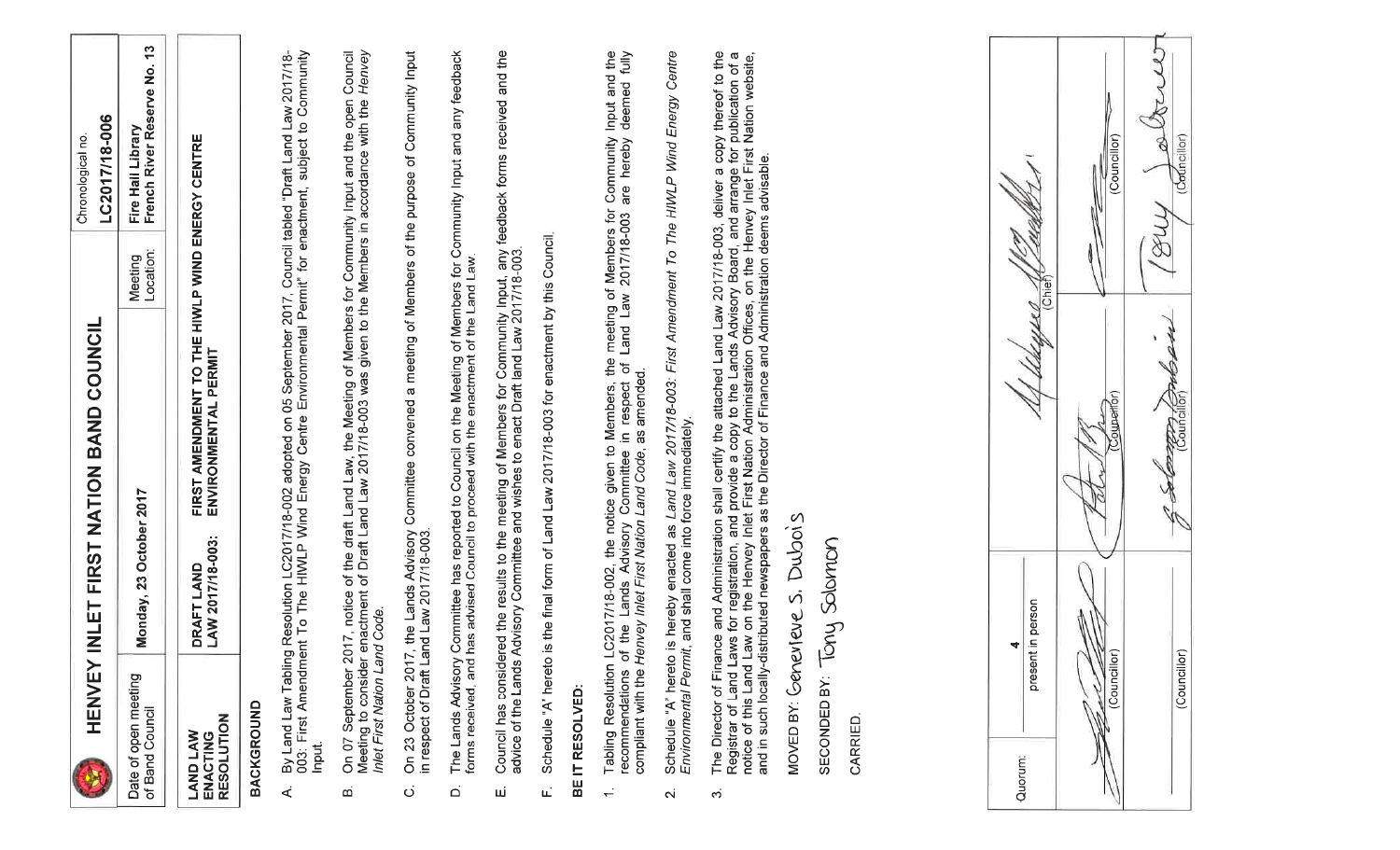

#### FIRST AMENDMENT TO THE HIWLP WIND ENERGY CENTRE<br>ENVIRONMENTAL PERMIT SCHEDULE "A" TO LC2017/18-006 HENVEY INLET FIRST NATION LAND LAW 2017/18-003

Enacted pursuant to section 20 of Land Law 2015/16-009<br>ENVIRONMENTAL ASSESSMENT AND PERMITTING

The Henvey Inlet Wind Energy Centre Environmental Permit enacted on 28 February 2016 as Land Law 2015/16-012, as modified by Decision No. 2017-04 of the Commissioner dated 17 August 2017, is hereby amended as follows:

## CHANGE OF WIND TURBINE GENERATOR

Paragraph (a) of Schedule "A" of Land Law 2015/16-012 is hereby repealed and the following substituted 1. Para<br>therefor:

up to ninety-one (91) Vestas V136-3.45 MW wind turbine generators each rated at up to 3.6 megawatts generating output capacity;  $\mathbf{a}$ 

#### **CHANGE OF DEFINITION**

 $\overrightarrow{C}$ 

Paragraph 54 of Land Law 2016-17-012 is hereby repealed and the following substituted therefor:

54. "Noise Impact Assessment Report" means the report entitled "Renewable Energy<br>Approval Application - Noise Impact Assessment" prepared by DNV-GL dated 26 July<br>2017, including any modifications thereof by or approved by

#### **COMING INTO FORCE DATE**

÷.

 $\widetilde{\mathcal{D}}$ 

This Land Law shall come into force immediately upon enactment by Council.  $\ddot{\mathcal{E}}$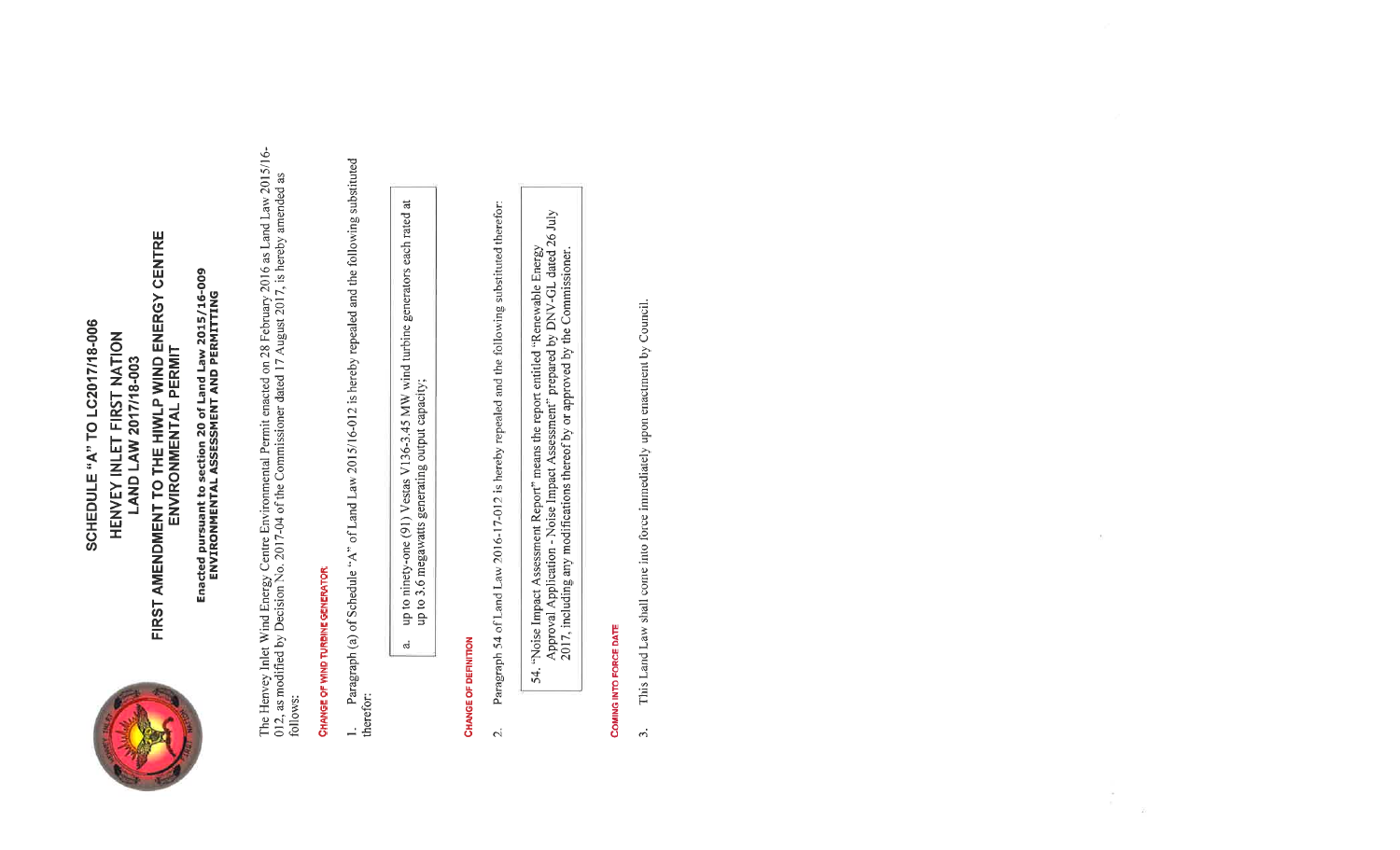|                         | <b>HENVEY</b>                                    | <b>FIRST</b><br><b>INLET</b>              | <b>COUNCIL</b><br>NATION BAND                                                                                                                                                                                                                                                          |                     | LC2017/18-007<br>Chronological no                                         |
|-------------------------|--------------------------------------------------|-------------------------------------------|----------------------------------------------------------------------------------------------------------------------------------------------------------------------------------------------------------------------------------------------------------------------------------------|---------------------|---------------------------------------------------------------------------|
|                         | Date of open meeting<br>of Band Council          | Monday, 23                                | October 2017                                                                                                                                                                                                                                                                           | Location<br>Meeting | $\overline{\phantom{0}}$<br>French River Reserve No.<br>Fire Hall Library |
|                         | RESOLUTION<br>LAND LAW<br>ENACTING               | <b>EMERGENCY LAN<br/>LAW 2017/18-004:</b> | <b>HUNTING WITHIN HENVEY INLET RESERVE</b><br>$\overline{\mathbf{z}}$<br><b>QNA</b>                                                                                                                                                                                                    |                     | N<br>。<br>N                                                               |
|                         | <b>BACKGROUND</b>                                |                                           |                                                                                                                                                                                                                                                                                        |                     |                                                                           |
| ∢                       | of Ontario Highway 69                            |                                           | Pursuant to the lease granted to HIW GP for the construction of the HIW LP Wind Energy Centre on Reserve No. 2 and<br>made effective on 19 October 2015, Henvey Inlet First Nation as Landlord is required to provide for the saf                                                      |                     |                                                                           |
| ∞                       |                                                  |                                           | HIWGP has advised that it is about to commence construction activities with the leasehold area.                                                                                                                                                                                        |                     |                                                                           |
| $\circ$                 |                                                  |                                           | Council is concerned that, with the opening of hunting season, an immediate prohibition on hunting activities in the leasehold<br>area is needed urgently to protect Henvey Inlet First Nation Land or the Members.                                                                    |                     |                                                                           |
| $\overline{\mathsf{d}}$ |                                                  |                                           | Pursuant to subs. 8.09 of the <i>Henvey Inlet First Nation Land Code</i> , as restated and amended, Council has authority to pass<br>an emergency Land Law where needed urgently to protect Members and Henvey Inlet First Nation Lands                                                |                     | by Band Council                                                           |
| ш                       |                                                  |                                           | Pursuant to the First Nation Lands Management Act, Henvey Inlet First Nation has authority to enact Land Laws to create<br>offences punishable on summary conviction and to provide for the imposition of fines, imprisonment, re                                                      |                     |                                                                           |
| щ,                      | The Lands Advisor                                |                                           | y Committee has advised that it is in favor of the emergency Land Law                                                                                                                                                                                                                  |                     |                                                                           |
| $\bullet$               | Schedule "A" heret                               |                                           | o is the final form of Land Law 2017/18-004 for enactment by this Council                                                                                                                                                                                                              |                     |                                                                           |
|                         | BE IT RESOLVED:                                  |                                           |                                                                                                                                                                                                                                                                                        |                     |                                                                           |
| Ĩ.                      | Nation Land Code.                                |                                           | Schedule "A" hereto is hereby enacted as Land Law 2017/18-004: No Hunting Within Henvey Inlet Reserve No. 2, which<br>shall come into force as an Emergency Land Law at 12:01 a.m. on Tuesday, 24 October 2017 and which shall ex                                                      |                     |                                                                           |
| $\sim$                  | The Director of Finance and Administration shall |                                           |                                                                                                                                                                                                                                                                                        |                     |                                                                           |
|                         | the Director of<br>ω,                            |                                           | certify the attached Land Law 2017/18-004, deliver a copy thereof to the Registrar of Land Laws for registration, and<br>provide a copy to the Lands Advisory Board, and arrange for publication of a notice of this Land Law on<br>Finance and Administration may deem advisable; and |                     |                                                                           |
|                         | .<br>ف                                           |                                           | cause appropriate No Hunting signage to be posted on the boundaries of Reserve No.                                                                                                                                                                                                     | $\mathbf 2$         |                                                                           |
|                         | MOVED BY: Lionel Fox<br>SECONDED BY:             | Ashawasag<br>Carl                         | ර                                                                                                                                                                                                                                                                                      |                     |                                                                           |
|                         | CARRIED                                          |                                           |                                                                                                                                                                                                                                                                                        |                     |                                                                           |
|                         |                                                  |                                           |                                                                                                                                                                                                                                                                                        |                     |                                                                           |
|                         | Quorum                                           | present in person                         |                                                                                                                                                                                                                                                                                        |                     |                                                                           |
|                         | (Council                                         | Ιor)                                      | Counciller                                                                                                                                                                                                                                                                             |                     | Councillor                                                                |
|                         | (Councillor)                                     |                                           | Conneller)<br>Conneller)                                                                                                                                                                                                                                                               |                     | Z<br>(Councillor)<br>Ø                                                    |
|                         |                                                  |                                           |                                                                                                                                                                                                                                                                                        |                     |                                                                           |